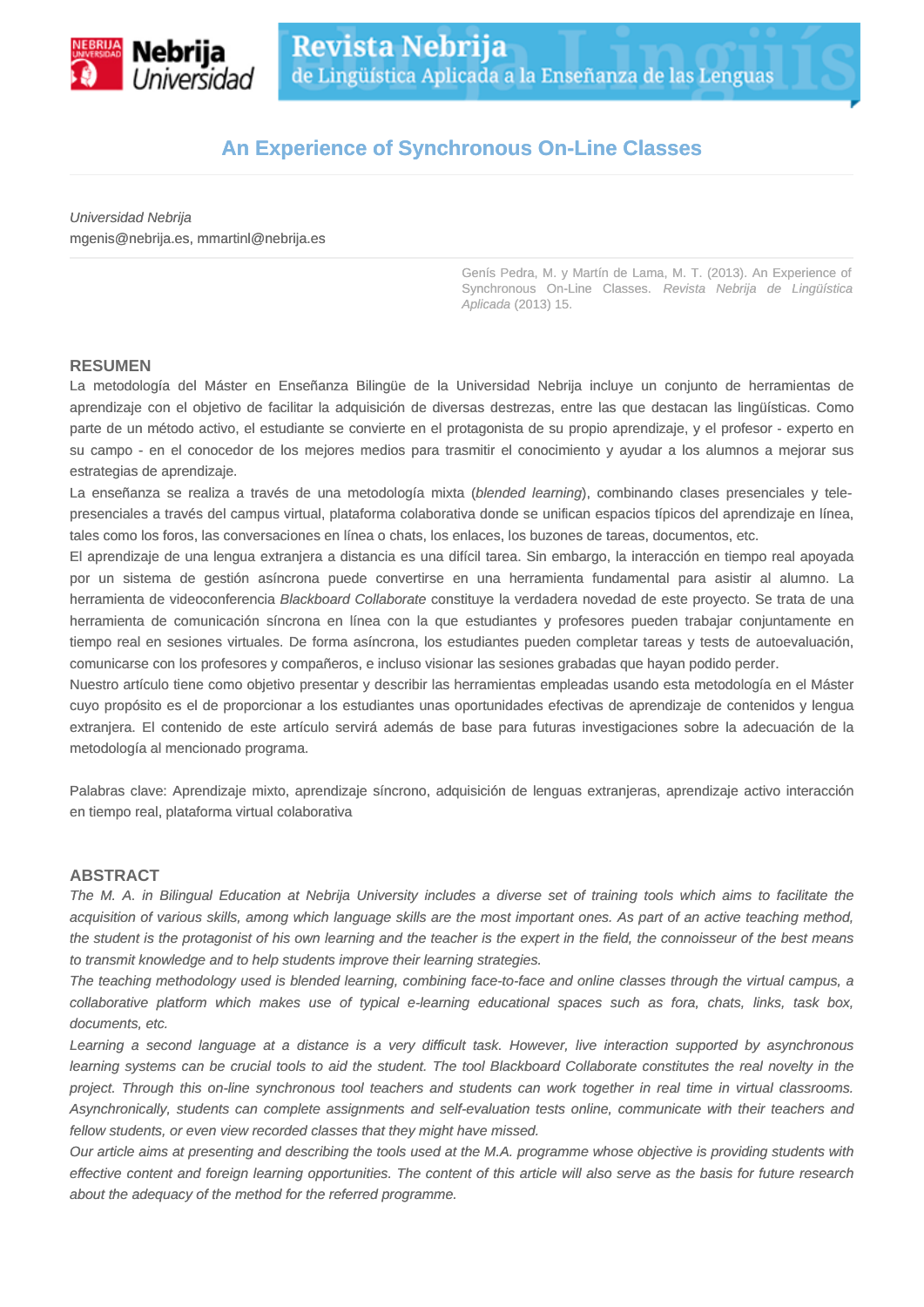

Keywords: Blended learning, synchronous learning, foreign language acquisition, active learning, live interaction, collaborative virtual platform

## **1. INTRODUCTION**

After the initial enthusiastic years of e-learning, it was decided that it did not meet all the expectations. E-learning was said to involve a lot of disadvantages when compared with traditional face-to-face teaching. The low motivation of the students, the dropouts and the lack of feeling of being part of a learning community were among the main objections. Thus, several years ago, the term blended learning was coined to fill in some of the gaps left by e-learning.

Blended learning refers to a type of approach in which two, or even more, learning environments and activities are combined. The most typical type of blended learning brings together face-to-face teaching with on-line learning in order to create a collaborative space where synchronous and asynchronous interaction among peers and with teachers takes place.

Educational blends can offer a lot of advantages, not being the least important one that they save money, but they also meet the students' learning needs regarding time, mobility and studying style, giving multiple opportunities of interaction to a diverse population of learners.

In this article we analyze the main reasons to implement a blended learning methodology as well as its principle features. We also explore the different tools available at the blended learning model employed at the M.A. in Bilingual Education at Nebrija University, which aims at providing students effective content and foreign learning opportunities. The content of this article will also serve as basis for future research about the efficiency of using this methodology within the referred programme.

## **2. THEORETICAL BACKGROUND**

The improvement of Internet connection in the 90s, allowed network learning, which was defined as

learning in which information and communication technology is used to promote connections: between one learner and other learners, between learners and tutors; between a learning community and its learning resources. (Goodyear et al. 2004, p.1).

However, the concept of networking was first mentioned by Illich (1971, online) who declared,

I believe that no more than four possibly even three distinct "channels" or learning exchanges could contain all the resources needed for real learning. The child grows up in a world of things, surrounded by people who serve as models for skills and values. He finds peers who challenge him to argue, to compete, to cooperate, and to understand; and if the child is lucky, he is exposed to confrontation or criticism by an experienced elder who really cares.

(...)

What are needed are new networks, readily available to the public and designed to spread equal opportunity for learning and teaching.

In this century, Brown (2002, p. 3) highlighted the fact that the Web is a medium that "honors multiple forms of intelligenceabstract, textual, visual, musical, social, and kinesthetic", so learners can choose their way of learning, what has been called multiple intelligences by Gardner (1983), and that kids in our digital age learn in a different way, describing them by four dimensional shifts: (a) literacy now involves many types of texts and genres and skill to process them; (b) learning is now infotainment, i.e. information mixed with entertainment; (c) bricolage, i.e. the capacity of finding something "an object, tool, document, a piece of code-and to use it to build something you deem important." (Brown 2002, p. 5); and (d) tendency toward action, i.e. learning by doing. Brown (2002, p. 8) also coined the term learning ecology to refer to "an open, complex, adaptive system comprising elements that are dynamic and interdependent".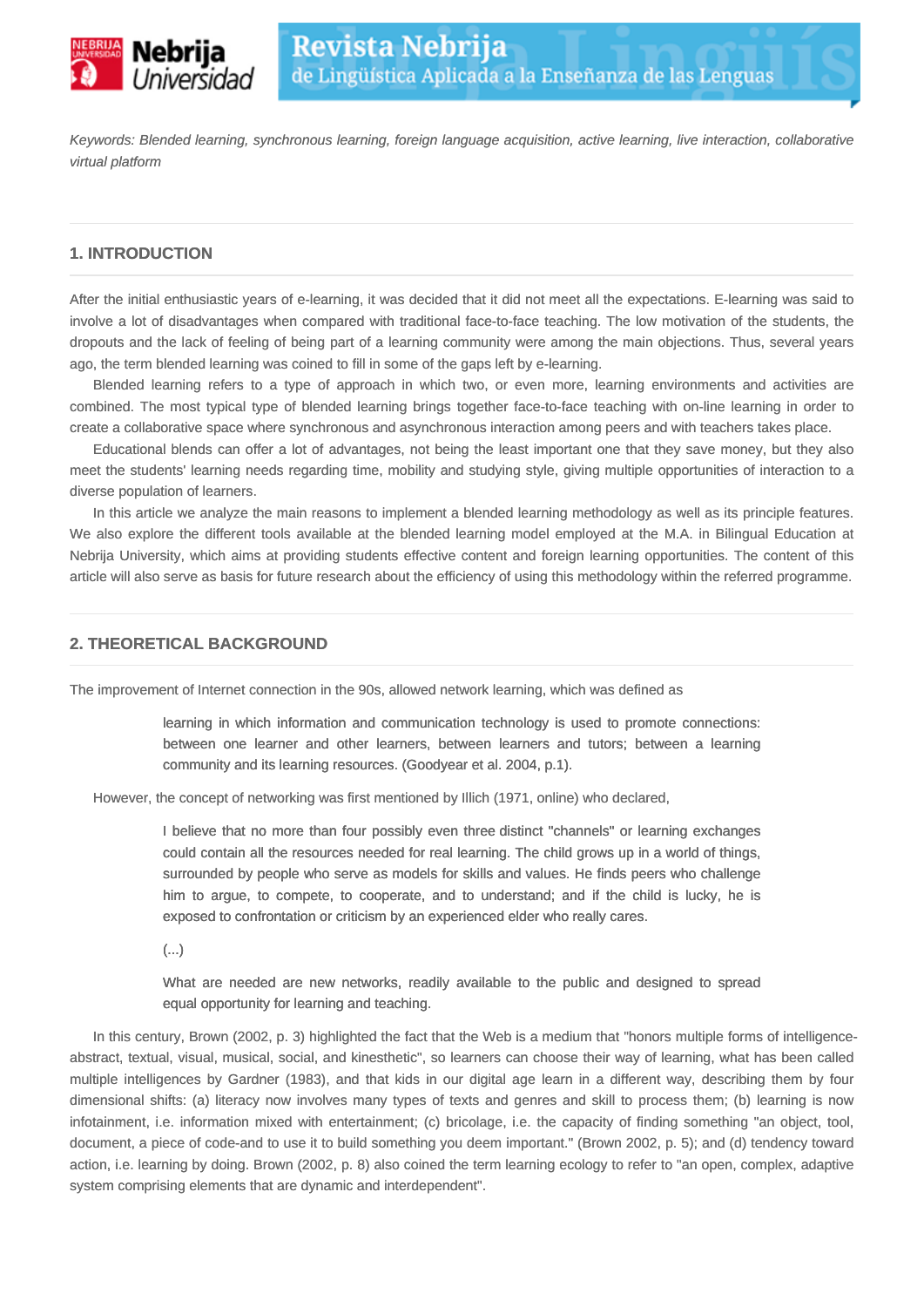

George Siemens (2006, Preface, p vii) stated that knowledge had changed from hierarchies to networks and ecologies, considering that "concepts relate to other concepts but not in a linear manner". And that "learning (defined as knowledge patterns on which we can act) can reside outside of ourselves (within an organization or a database), is focused on connecting specialized information sets. The connections that enable us to learn more are more important than our current state of knowing." (Siemens 2006, p. 30).

More recently, Andrews (2011) states that e-learning has altered the very character of learning, first because ecommunities are essentially different from any other community of knowledge; second, because it enlarges the possibilities of learning as regards to space, time and resources; third, because it has altered the nature of knowledge itself, being now seen as dynamic, i.e. incessantly developing and changing; and fourth because it transforms the conceptual and semiotic resources of the individual, producing new outputs, i.e. new knowledge. Andrews (2011, p. 120) concludes that

> as (a) a psycho-social construct, (b) an epistemologically-informed practice, and (c) a multimodal social semiotic process, e-learning is gradually bringing about a new theory of learning.

A pedagogical approach between fully face-to-face courses and fully on-line courses appeared around the turn of the century. Along the years, this approach has been called blended, mixed, hybrid, integrated, flexible, multi-method, b-learning. Blended learning methodology rests on the idea that several teaching models are combined by using different types of virtual or physical resources. Nowadays, the term has narrowed its meaning to denote the teaching design that uses technology along with face-to-face classes. Although this meant a positive change in pedagogical practices, many online courses entailed only asynchronous content delivery complemented with face-to-face tutorials. But, as So and Bonk (2010, p. 1) argue,

> Simply turning classroom lectures into online learning formats does not necessarily provide students with the opportunities for rich interactions arising from engagement in activities that make learning experiences meaningful.

With the significant movement toward blended learning during the past decade, the concept of face-to-face classes has evolved to include synchronous interaction mediated by any web management system, such as Moodle or Blackboard Collaborate. This blend has proved very successful, as it provides daily opportunities for students to discuss information and clarify doubts among them or with the help of the teacher. It also fosters collaboration among students, building a sense of being part of a learning community. Blended learning approaches which integrate the two modes of interaction, i.e. synchronous communication and asynchronous communication, thus, are gaining interest, but it is far more interesting to combine face-to-face with virtual communication, which offers benefits such as dynamic interaction among participants, immediate feedback, exchange of different viewpoints, personal involvement, collective construction of knowledge along with conveniently programmed time from any place the student chooses to be.

Hrastinski (2008) examined synchronous communication and asynchronous communication, distinguishing between what he calls personal participation and cognitive participation, and concluding that synchronous communication increased the students' motivation and complemented asynchronous communication which "provides increased reflection and ability to process information." (Hrastinski 2008, p. 505).

This hybrid modality is an eclectic approach oriented towards critical thinking, collaboration and knowledge construction as key elements. Blended learning rests mainly upon the well-established constructivist and cognitivist theories, and on the emerging trend of connectivism.

Constructivism considers the individual mental process when learners are interacting with the medium. In this sense, learners are not objects of learning but active subjects of learning. These theories were also influenced by humanistic approaches which mainly pay attention to individual differences, different rhythms and learning styles.

One of the key principles in blended learning is its transformative potential and the community it can create. Connection with others is essential to realize a community of enquiry. As Garrison & Kanuka (2004, p. 99) claim, within this methodology, students learn to accept their responsibility in knowledge construction. According to them, "a sense of community is also necessary to sustain educational experiences overtime". Therefore, by combining synchronous oral and written communication within a learning community, blended learning can progressively support "higher levels of learning through critical discourse and reflective thinking." (Garrison & Kanuka 2004, p. 98).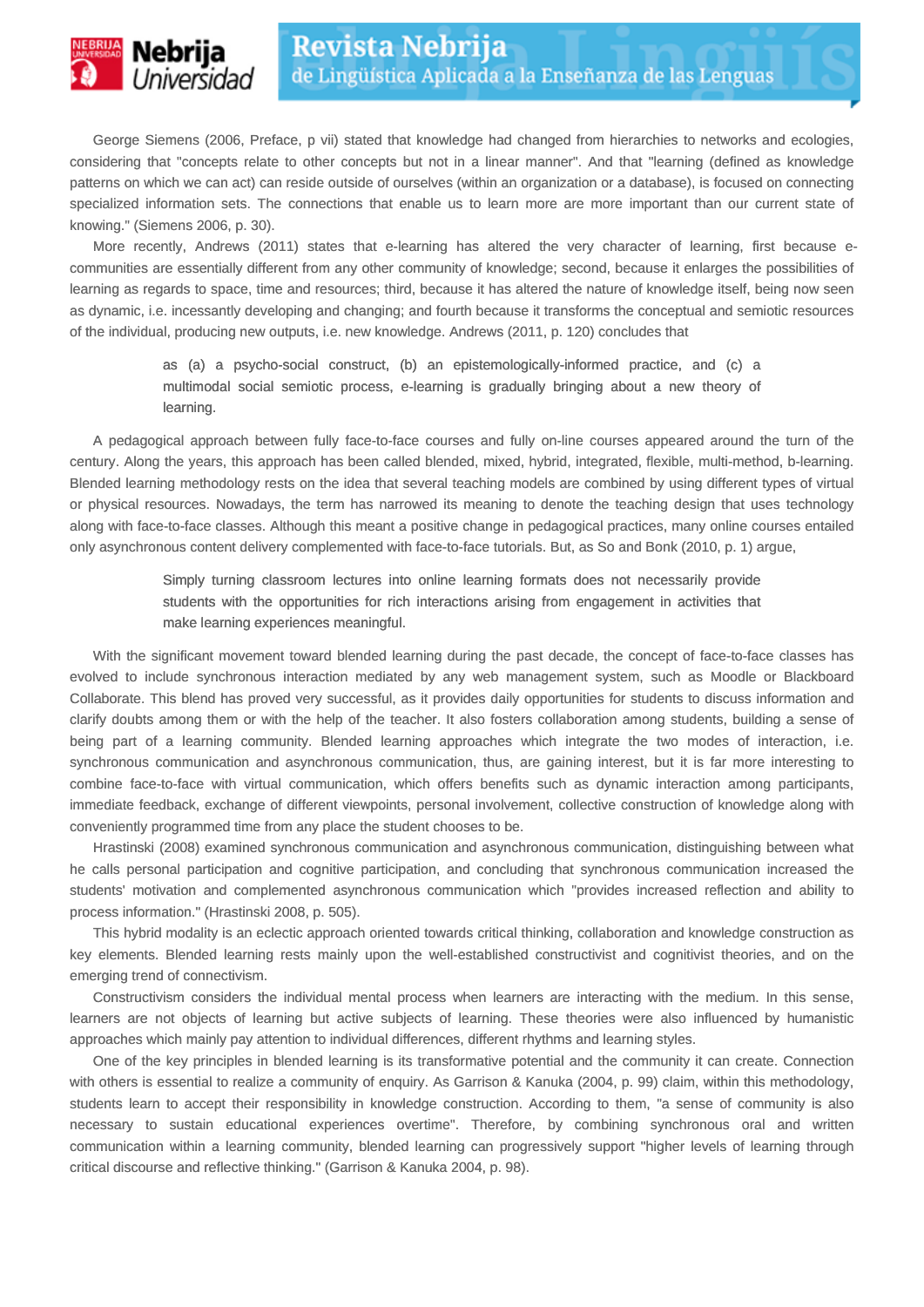

Recently, learning has acquired a new dimension with virtual learning environments where knowledge is understood as a process which occurs within an ever-changing environment (Siemens 2005). Connectivism allows us to understand and redesign knowledge relations within the new learning contexts. For this theory, learning is a process of network formation, similar to the way our neurons and computers are connected to transfer information. A network contains nodes and connections. Nodes can be human but they can also be data-bases, libraries, organizations, that is, any source of information. Therefore, under this view, the possibilities for establishing connections are infinite; knowledge and learning will depend on diverse opinions and information sources and on the application to real-life situations; the purpose of learning activities will be to update information continuously; maintaining connections will be necessary to facilitate continuous and life-long learning.

Connectivism acknowledges that learning lies in a collectivity of individual opinions and considers connections (and not contents) as the starting point for learning. For that reason, it requires a new teaching methodology, where instead of designing courses, learning environments are designed for the students to collaborate in other people´s knowledge construction, through social learning networks, in order to search and create their own network of nodes based on their own interests and needs.

Blended learning represents an emerging trend in higher education. Society and technology alter the way in which we communicate and learn, and this inevitably alters as well the way we think. Forms of communication and our ability to manage information challenge our cognitive abilities and the traditional classroom paradigm. In traditional teaching, the transmission is a key issue. In the new paradigm, there is a holistic approach to teaching and learning, further ahead from the sheer transmission of information.

## **3. BLENDED-LEARNING METHODOLOGY**

Internet and ICT tools were first introduced in educational contexts as additional material to enhance face-to-face learning. Soon, these tools were used as learning platforms for pure technology-mediated distance tuition, digital learning or simply, online (distance) learning.

Historically, face-to-face teaching and on-line instruction have been separated because of the media available and the instructional methods that could be used in each instance. Digital learning is considered distributional, meaning that the same information can be equally effectively delivered to a greater audience. Distributed learning contexts emphasize the interaction between learners and materials, whereas face-to-face contexts prioritize human to human interaction (Bonk and Graham 2004).

However, distributed learning environments are increasingly taking on a place which was previously only reserved for faceto-face ones. In this sense, human interaction is for example also possible through "computer-supported collaboration, virtual communities, instant messaging, blogging, etc." (Bonk and Graham 2004, p. 20).

Blended learning can be distinguished from other online-enhanced classroom or fully on-line learning experiences. Blends are both simple and complex. At its simplest they are the thoughtful integration of classroom face-to-face learning with online experiences. At the same time, they are very complex as in there is a limitless design possibilities in their implementation and application. Either way, it represents the integration of the two main components but not just by adding online resource to faceto-face tuition. A blended learning design represents a reconceptualization and reorganization of the teaching and learning dynamic, in order to give solution to various specific contextual needs (Rossett and Vaughan 2006).

However, there is not a standard way about how to blend, in what proportion and with which tools. Different institutions do it in different ways depending on their needs, expertise and resources (Bonk & Graham 2004). They can occur at different organizational levels: for a specific activity, for a whole course, for an entire programme or at an institutional level. The last two levels can be usually chosen by learners, while the first two are often prescribed by instructors.

Depending on the proportion in which the two methodologies occur, different blends can be found. Some blends enable learning, as they intend to provide an additional flexibility. Others can enhance learning since they offer supplementary materials online to core learning experiences. And finally, others can transform learning in the sense that learners are no longer receivers of information but active constructors of their own learning through interaction in the new media (Bonk and Graham 2006).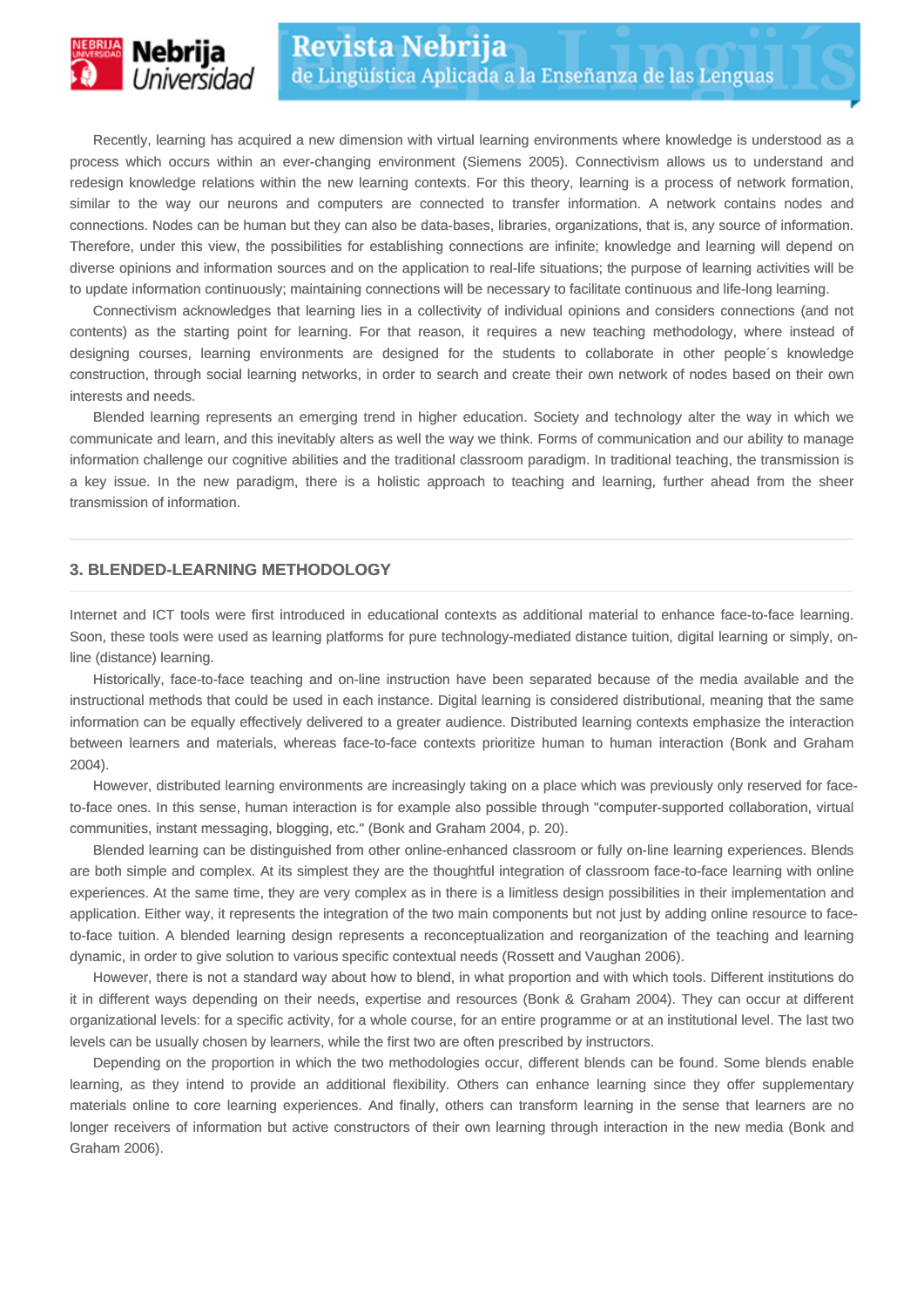

As no blend is identical to other, hundreds of definitions can be met. For instance, according to Thorne (2003, p. 18), it is "the right learning at the right time and in the right place for every individual". For Bonk and Graham (2004, p. 18), on the other hand, blended learning is a "pedagogical approach that combines the effectiveness and socialization opportunities of the classroom with the technologically enhanced active learning possibilities of the online environment". And Garrison and Vaughan (2008, p. 14) claim that it is "an opportunity to fundamentally redesign how we approach teaching and learning in ways that higher education institutions may benefit from increased effectiveness, convenience and efficiency".

#### **3.1. ELEMENTS IN BLENDED LEARNING**

Notwithstanding that all blends are different we can draw some common elements which are present to a more or lesser extent in all of them (Alcides Parra 2008; Bartolomé 2008; Bonk & Graham 2004).

a) On-campus and on-line sessions, in which teachers and students socialize and interact in flexible groupings. A global approach to knowledge is given, key study aspects are suggested, opinions are exchanged and argued, and acquired knowledge is applied to new contexts. Besides, during these classes, teachers provide students with the necessary work guidance and motivation by generating group dynamics, holding group tutorials, and supervising individual and group activities.

b) Independent activities, through which autonomous learning is fostered. Learners actively acquire knowledge mediated by texts and digital materials. For Bartolomé (2008) the use of resources in an independent way is one of the greatest contributions of Internet, in either of the forms that independent activities may adopt: simulations, tutorials, cases, problems or exercises.

c) Practical activities, which are usually carried out in face-to-face classes, in the shape of tutorials and simulations. Students learn by doing and they have contact with real experiences.

d) Communication tools, used to favour synchronous and asynchronous interaction between all participants in the learning process. They can take the form of fora, chats, distribution lists, group mails, webquests, blogs, wikis, videoconferences... Previously, communication tools were very dependent on written communication, where non-verbal communication was completely lost. Group dynamics through Computer-Mediated Communication (CMC) could not be compared to in-campus group cohesion. However, virtual discussions over video- and audio-conferences are progressively gaining path to the traditional chats or fora as real interactive communication tools.

e) Assessment procedures, which can provide students with quantitative as well as quantitative data. They also foster students´ follow up through formative evaluation, allowing learners to check their own progress and receive feedback of activities and tests. Evaluative elements can be traditional, through personal interviews, small groups sessions, class-group sessions; or new, based on multiple-choice tests, collaborative work, critical thinking assignments, frequently-asked questions, questions in the fora, inquiries through e-mails, etc.

f) Virtualized contents, which are formatted in such a way that they can be virtually transmitted, in accordance with the digital resources available. They must also be in close relation to the subject objectives and students´ expectations. Contents are supplemented by other digital contents, like audiovisual youtube and podcasts, textual pdf files, or hypertextual web pages. This way, students are offered information in diverse formats in order to cater for the needs of different students.

g) Collaborative group work, which can help students develop interpersonal, intercultural, social and civic competences. In blended learning, students must be flexible and positive, and adapt themselves to manage and use these technologies. Therefore they must actively participate in the learning and teaching process by planning and organizing their time effectively, collaborating in group work, providing their ideas and knowledge to the group through the fora, chats and in all the proposed activities (Bartolomé 2008).

h) Tutors, who are the facilitators of all the knowledge which integrates the course. From a technical and organizational point of view, tutors must transmit confidence in the technology being used so that students can focus exclusively on the course. They must also prepare the course agenda and procedures, including all the different interactions between teachers and students, students among themselves, or class group with other experts. Besides, they must evaluate the students´ achievement, and discover their attitudes and perceptions. From a social perspective, tutors have to create a friendly environment in order to increase group cohesion, they must foster group work, welcome students to participate in the course and hold regular, respectful and attentive communication with them (Garrison & Vaughan 2008).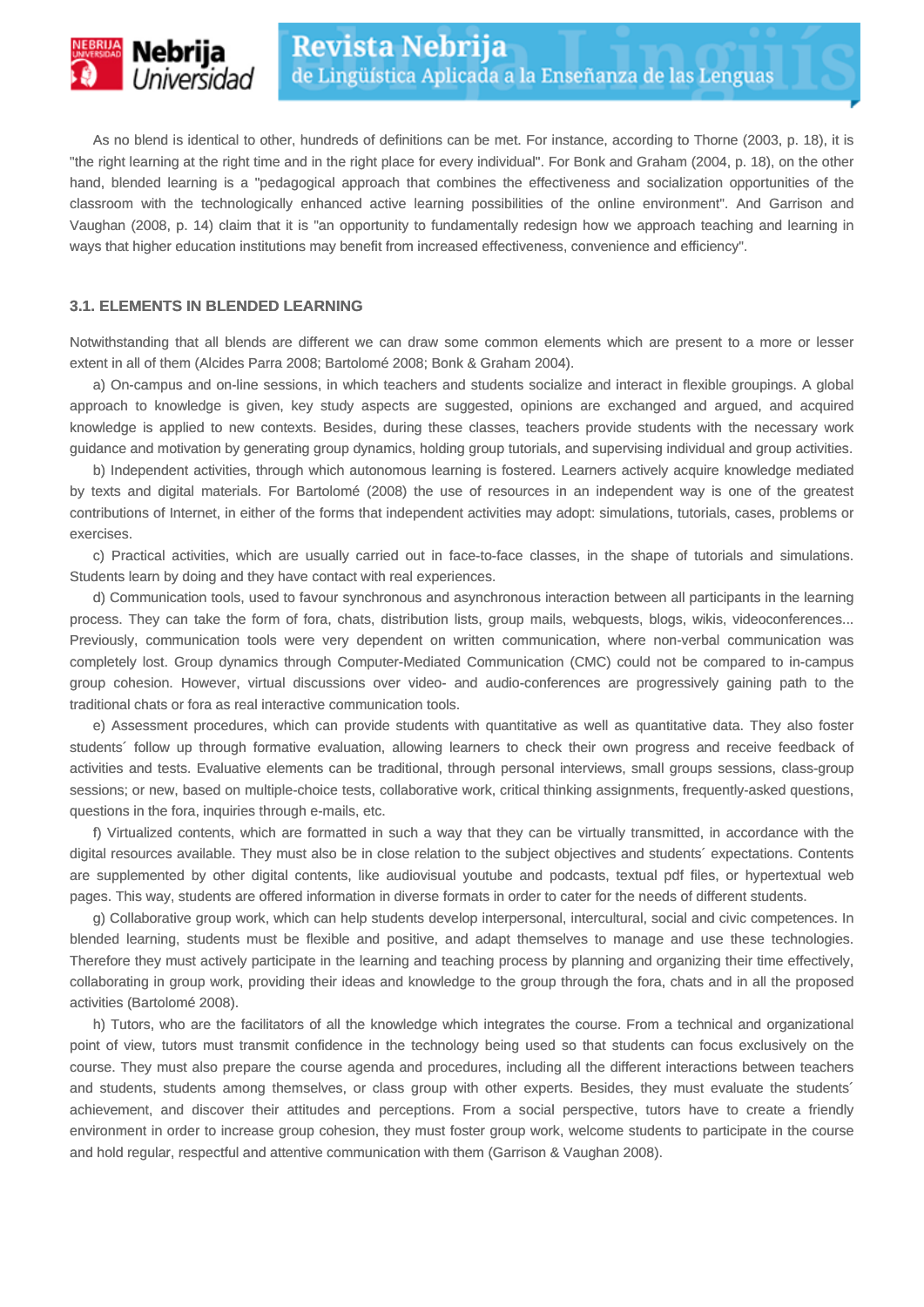

# **4. BLENDED-LEARNING AT NEBRIJA UNIVERSITY**

Nebrija University began experimenting with blended learning a decade ago, with a Masters course for SFL (Spanish as a Foreign Language) teachers who had full-time jobs or family responsibilities during the day, and could not attend face-to-face classes. The program, grounded on a pedagogical model in which the student is the real protagonist of the learning process, mixes face-to-face classroom learning with guided and independent work in the virtual campus. The interaction among participants, i.e. students, teachers and tutors, rely on discussion, task and project fora which expand the in-campus classroom activity, which takes place twice a year within an intense two week period, with the aim of minimizing the isolation feeling of the on-line student.

With this background, the Master in Bilingual Education was launched adding to the asynchronous type of on-line learning already in use, the on-line synchronous interactive tools, where teacher and students come together at the same time in a live virtual event. The Bilingual Master, thus, uses Nebrija Virtual Campus along with in-campus classes every two Saturdays, so as to not interfere with the students' work or duties, complemented with synchronous two-hour tutorials from Monday to Thursday every week.

## **5. MASTER´S DEGREE IN BILINGUAL EDUCATION**

Bilingual programmes have progressively become a reality in Spanish state schools in the last decades. The Master in Bilingual Education course in Nebrija University aims at giving answer to this great social demand by providing future bilingual teachers with the required background knowledge and teaching skills to perform their duties in the newly-created Primary and Secondary schools.

The course deals with the linguistic theories behind bilingual education as well as the different pedagogical models implemented in Spain. It also considers the implications that a bilingual syllabus has on the organization of the teachers' team and on the classroom management.

The overall objective of the Master is the comprehensive training of school teachers (Early Childhood, Primary and Secondary Education) that use English as the vehicle for content teaching. Such training, therefore, involves, firstly, that teachers acquire the linguistic, pragmatic and cultural competence of English at CEFR level C1, necessary to their profession, with particular emphasis on active oral and written skills, and secondly, that the teachers understand the theoretical, conceptual and methodological contents of bilingual education and its practical application in the classroom.

## **5.1. ON-LINE CLASSES**

On-line classes can be easily accessed through the virtual campus and run through the platform Blackboard Collaborate with direct access through the virtual campus.

The on-line classes for every subject are held every two weeks on weekdays, except in the case of the subjects to train specifically English communicative skills which are taught weekly.

On-line classes are two-hours long and they are delivered in small groups with a maximum of twelve students through synchronous videoconference. During these sessions teachers review the main contents, students raise their questions and some practical activities are proposed.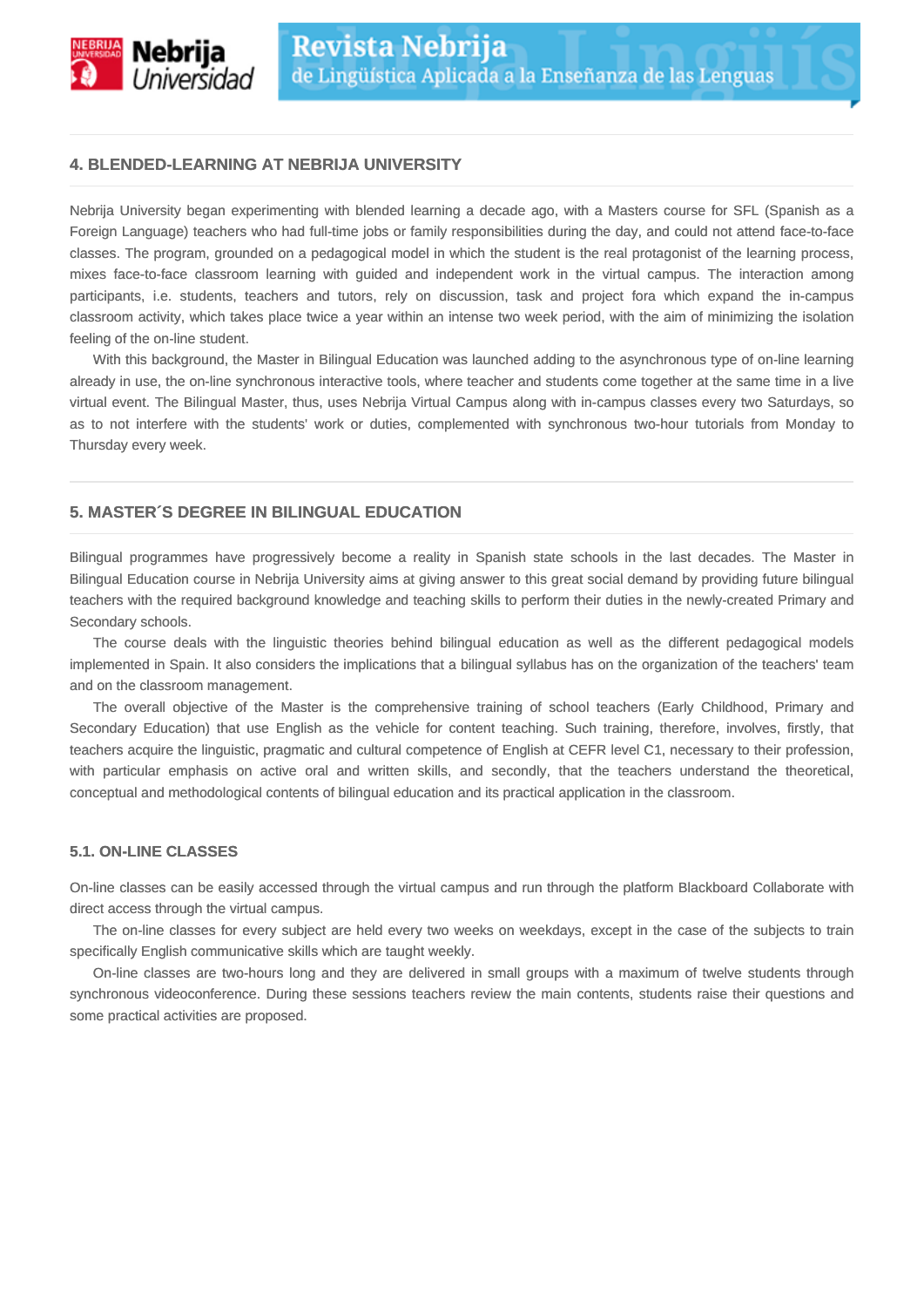



Figure 1: Screenshot of a Blackboard Collaborate videoconference tool.

These classes have several characteristics to point out: (a) they are scheduled in the late afternoons so that students can easily combine their studies with other activities; (b) they can be attended from any place with the only requisite of access to internet; (c) they allow real-time communication between teachers and students and students among themselves; and (d) since these classes occur in real-time, they are very interactive and collaborative. To this regards, it is important to note that, during on-line sessions, all participants: 1) can speak and listen to each other though the headphones and the microphone; 2) can communicate at any moment with each other through written messages on the chat; 3) can view each other through the webcam; 4) can share their desktops, documents, presentations, audio- and video-files; 5) can record sessions, which can be easily accessed at a later time for revision or in case of absence to classes; 6) can visit websites together; 7) can write collaboratively on the whiteboard using different slides, which can also be saved for future use; and 8) can work collaboratively, in reduced groups, at the breakout rooms created by the teacher and use the same tools as in the main room. Teachers can access all these rooms at any moment and interact with the students. Students can share their work, findings and conclusions with the rest of the class when they are sent back to the main room by showing the slide they have shared at the breakout room.

# **5.2. ON-CAMPUS CLASSES**

These sessions are held in campus during weekends once a month, except in the case of the subjects to train specifically English communicative skills which are taught every two weeks. These sessions are seventy-five minutes long (one hour and forty-five minutes for English communication skills).

On-campus classes are delivered with the whole group of students. During these sessions students have the chance of solving problems, applying what they have learnt to practical situations, as well as raising questions still unsolved.

These classes offer the following features: (a) they are scheduled on Saturday mornings every fortnight so that students can combine their studies with other activities; (b) they are delivered in-campus with all kinds of material and ICT resources and facilities; (c) they are interactive and collaborative. Besides, since they occur face-to-face, collaboration between the teacher and the students, and the students among themselves is guaranteed.

Other significant in-campus activities are the two immersion periods (called "Immersion Weeks") at the end of both semesters and after the ordinary examination periods. During these days (four in each term) students attend many different practical workshops related to teaching methodology.

## **5.3. VIRTUAL CAMPUS TOOLS**

Nebrija University campus tools are used for asynchronous on-line learning mode. Students can access the virtual campus and its tools whenever they wish. There is a virtual campus for every subject and for every group. Hereby we show a list of the available tools as well as a description of their functionalities.

A) Documents.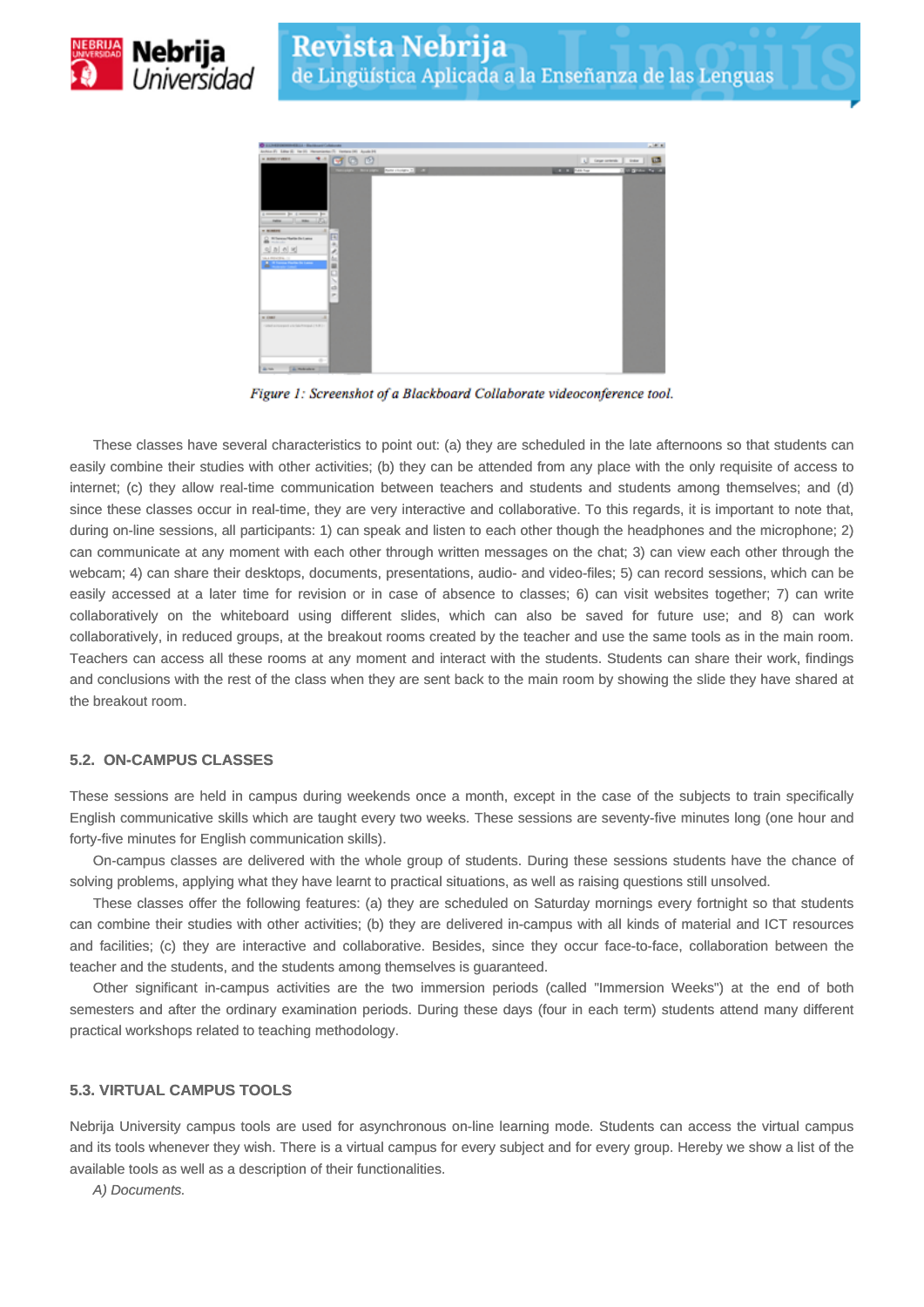

In the Documents section teachers upload the subject syllabus, the group arrangement for the subject, the contents, the activities and any other relevant document (additional readings, annexes, etc.) related to each unit in the corresponding unit folder. The date of the documents uploading is visible to students to clarify the access to the necessary files. Students can easily download and print out all these documents.

| Página principal | Mi perfil<br>Mi agenda Mi progreso<br>Mis cursos           |                     | Sale (meartin)                            |
|------------------|------------------------------------------------------------|---------------------|-------------------------------------------|
|                  | DISEÑO Y PROGRAMACION DE CURSO CLIL > Decumentos > Home    |                     | <b>Gudvea</b> scann                       |
|                  | Directorio actual : - MSP1_gropdics [M] esa Guarday (2191) |                     |                                           |
|                  | $1 - 9/9$                                                  |                     | 1/1                                       |
| Tipe 1           | Nombre                                                     | Tamador             | Fecha                                     |
| А                | MERSOS SYLLABUS CLIL COURSES PLANNING AND DESIGN.pdf       | <b>L2 269.55k</b>   | 5 meses. 2 semanas<br>2011-11-03 18:54:22 |
|                  | UNIT_5                                                     | <b>EA 5.06M</b>     | 3 meses, 1 semana<br>2012-00-10 12:23:36  |
| в                | UNIT_6                                                     | <b>25,968</b>       | 2 meses, 3 semanas<br>2012-02-23 17:39:28 |
|                  | UNIT 7                                                     | <b>Q</b> 26,21M     | 2 meses, 1 semana<br>2012-02-07 14:02:15  |
|                  | the property of the con-                                   | and the second con- | the contract of the contract of the con-  |

Figure 2: Screenshot of the documents folders.

#### B) Links.

In the Links section, teachers upload any interesting and relevant website related to the field of each subject. Each link can be accompanied by a comment and be placed in different folders, in order to provide a clearer access to information.

|    | DISEÑO Y PROGRAMACION DE CURSO CLIL > Enlaces                                                                                              |
|----|--------------------------------------------------------------------------------------------------------------------------------------------|
|    | Here is a selection of websites you can access.<br><sup>81</sup> Contraer todas las categorias <sup>30</sup> Expandir todas las categorias |
|    | General                                                                                                                                    |
|    | http://www.onestopdil.com                                                                                                                  |
|    | http://www.clilviu.es/                                                                                                                     |
|    | http://eltj.corfordjournals.org/                                                                                                           |
|    | http://clil-tteachers.pbworks.com/w/page/8427859/FrontPage                                                                                 |
|    | http://www.britishcouncil.org/spain/en/bilingual-schools-project-0                                                                         |
|    | http://ayliit.ecml.at/                                                                                                                     |
| ö  | http://web.atriptodil.com/                                                                                                                 |
| a) | http://www.clicompendium.com/index.html                                                                                                    |

Figure 3: Screenshot of the links tool.

#### C) Learning Path.

Every unit has a Learning Path which guides students through their learning process. Here students access all the documents and exercises regarding each unit in a specific order to guarantee the progressive acquisition of knowledge. Students can also go backwards and forward whenever necessary to revise information. And they can view at all times their own progression for every unit through the percentage bar. Thanks to this tool teachers can check in which stage their students are at any given moment as well.

| Curso actual                                                                                                                                                        |                                         | <b>BBAHGIO O FINO O FINO</b>                                                  |  |
|---------------------------------------------------------------------------------------------------------------------------------------------------------------------|-----------------------------------------|-------------------------------------------------------------------------------|--|
| <b>UNIT 3</b><br>REBSIS UNIT 3 CONTENT<br>SOCIOLINGUESTICS V<br>SOCIOLINGUISTICS SELF-<br>EVALUATION_TEST_UNIT 3W<br>MERSOS ACTIVITIES UNIT 3<br>SOCIOLINGUISTICS V | <b>SOCIOLINGUISTICS</b><br>& PRAGMATICS |                                                                               |  |
|                                                                                                                                                                     |                                         | UNIT 3. ACTIVITY.<br><b>INTERCULTURAL</b><br>COMMUNICATION.<br>ETHNOCENTRISM. |  |
| <b>TIME</b><br>除くを回                                                                                                                                                 |                                         | STEREOTYPES.<br>CULTURAL VARIABLES.                                           |  |

Figure 4: Screenshot of the learning path.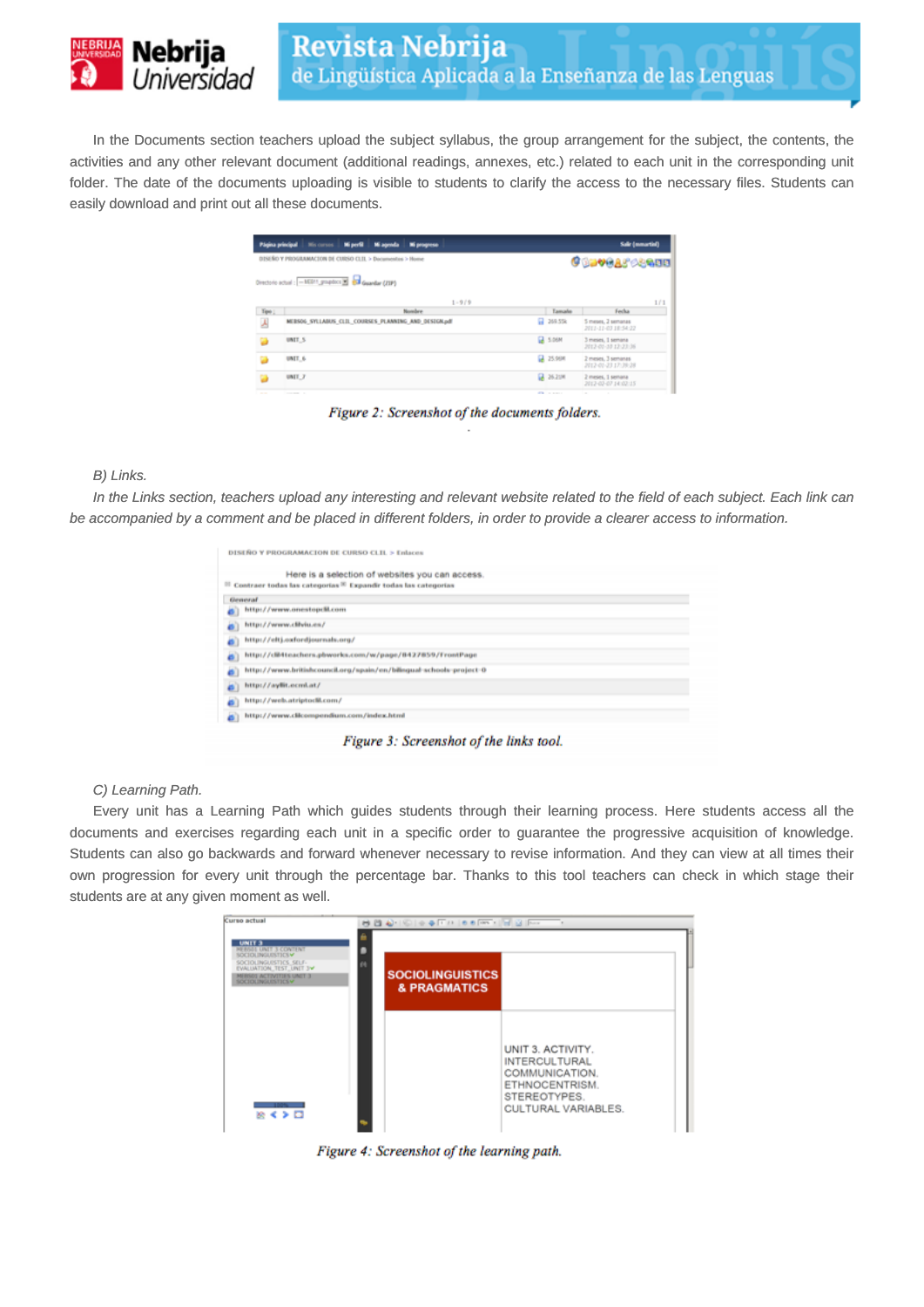

## D) Task Box.

Through this tool students send their activities to teachers and receive their corrected activities from teachers. The system records the date and the time when both students and teachers exchange their files, in order to facilitate control of students´ work and teachers´ feedback. The system does not allow rejecting activities past the deadline. Teachers receive a direct link to the students´ activities, and students receive a link to the teachers´ corrections directly on their e-mail addresses.

| <b>Buzón de tareas</b>                                      |        |                    |
|-------------------------------------------------------------|--------|--------------------|
| <b>Archivos enviados</b><br>Archivos recibidos              |        |                    |
|                                                             |        |                    |
| Enviar un archivo de Añadir una categoría<br>Tipo<br>Titulo | Tamaño | $1 - 3/3$<br>Autor |

Figure 5: Screenshot of the task box.

#### E) Self-Assessment Tests & Exercises.

Teachers can create self-assessment exercises and tests in different formats (multiple choice, cloze, gap-filling, relating, open-ended and interactive questions) depending on the nature of the exercise. Students can check themselves their level of achievement, the correct answers and clarifying comments to each questions made by teachers. The system allows these exercises to be done only once or several times, depending on the objective the teacher intends with each exercise. For every unit there is a self-evaluation test which students can do as many times as they need.

|                                        |                                              | DISEÑO Y PROGRAMACION DE CURSO CLIL > Ejercicios > Ejercicio                                                                        |                               |                                     |                                         |
|----------------------------------------|----------------------------------------------|-------------------------------------------------------------------------------------------------------------------------------------|-------------------------------|-------------------------------------|-----------------------------------------|
|                                        |                                              | SELF-ASSESSMENT TEST: UNIT 2: Resultados                                                                                            |                               |                                     |                                         |
|                                        |                                              |                                                                                                                                     |                               |                                     |                                         |
|                                        | Pregunta 1 : both answers are comed.         |                                                                                                                                     |                               |                                     |                                         |
| Su selección                           | Selección correcta Aespuesta                 |                                                                                                                                     |                               |                                     | Comentantos                             |
| Ð                                      | O                                            | offers students a meaningful context.                                                                                               |                               |                                     |                                         |
| 兒                                      | o                                            | reflects a real-life experience.                                                                                                    |                               |                                     |                                         |
| n                                      | 需                                            | both answers are comed.                                                                                                             |                               |                                     |                                         |
| Panhasckin: 0/1                        |                                              |                                                                                                                                     |                               |                                     |                                         |
|                                        | Pregunta 2 : In an integrated curriculum     |                                                                                                                                     |                               |                                     |                                         |
|                                        | Su selección Selección correcta Awasuesta    |                                                                                                                                     |                               |                                     | Comentarios                             |
| Ð                                      | o                                            | Teachers combine their classes by teaching the same content at the same time.                                                       |                               |                                     |                                         |
| 댲                                      | 绝                                            | Teachers combine their subjects in a sumbiddic manner so that the knowledge from the<br>different subject areas become inseparable. |                               |                                     |                                         |
| Panhasckin: 1/1                        |                                              |                                                                                                                                     |                               |                                     |                                         |
|                                        |                                              | DISEÑO Y PROGRAMACION DE CURSO CLIL > Ejercicios > UNIT 1_EXERCESE 1 > Gestión de ejercicios                                        | El ejercicio ha sido guardado |                                     |                                         |
| <b>UNIT 1_EXERCISE 1</b>               |                                              | -- > Vista preliminar                                                                                                               |                               |                                     |                                         |
| Añadir una pregunta :                  |                                              |                                                                                                                                     |                               |                                     |                                         |
|                                        | w                                            |                                                                                                                                     |                               |                                     |                                         |
| Elección múltiple<br>(Respuesta única) | Elección múltiple<br>(Respuesta<br>múltiple) | Reflenar los<br>espacios en<br><b>Islanco</b>                                                                                       | Relacionar                    | Respuesta abiertaZonas interactivas | Obtener una<br>pregunta del<br>banco de |

Figure 6: Screenshots of tests and exercises in the virtual campus.

#### F) Agenda.

In the Agenda, teachers communicate to students important dates regarding classes, deadlines, exams, etc.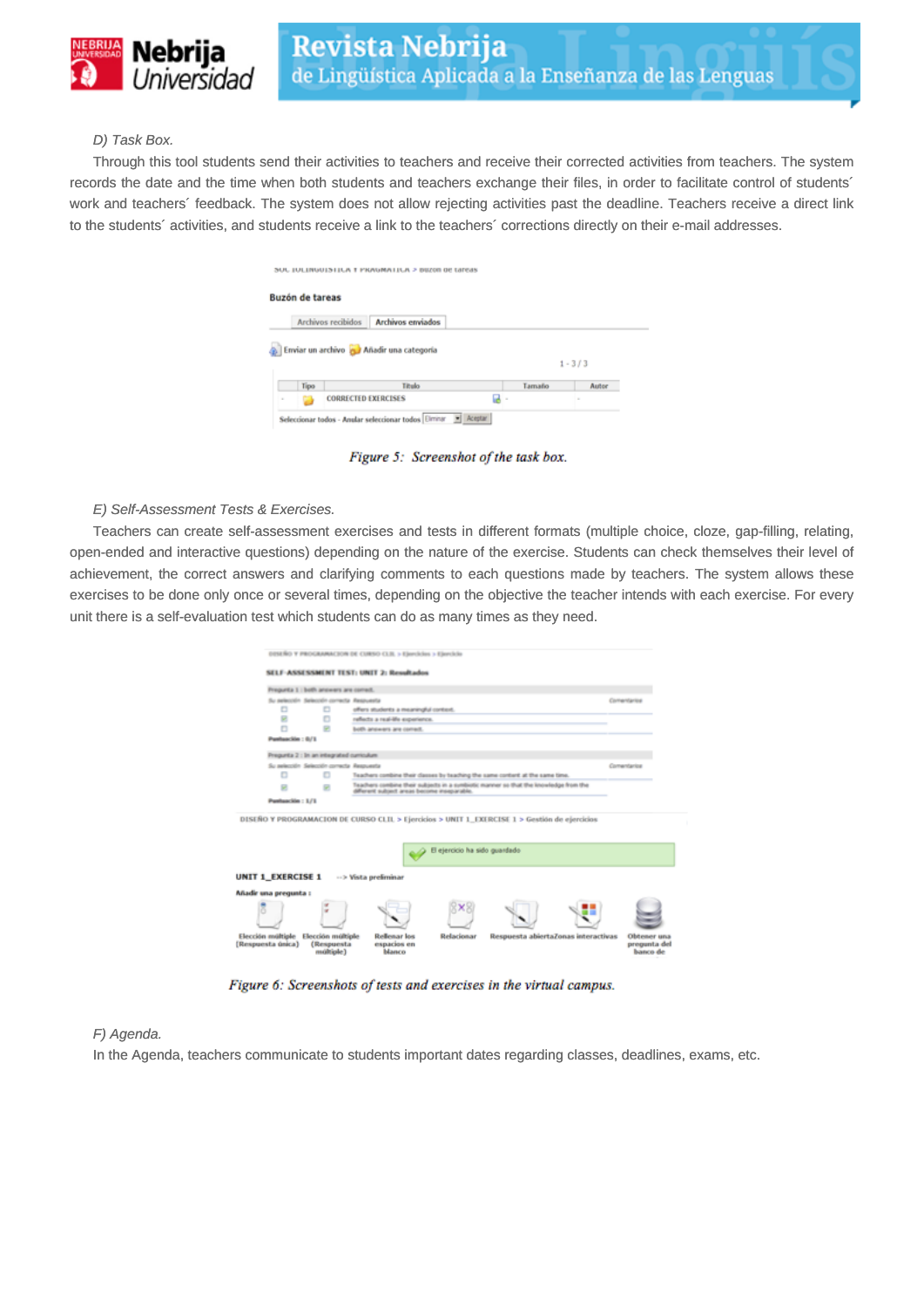



Figure 7: Screenshot of the agenda.

### G) Bulletin Board.

Through this tool teachers communicate the students any important and clarifying information as regards classes, changes in dates, activities, etc. Students receive notifications on the bulletin board directly to their e-mail addresses.

| DISEÑO Y PROGRAMACION DE CURSO CLEL > Anuncios                                                                                                                                                                                                                     |                                                                                                                         | <b>Gundardan</b>                                                                                                                                                                                                                                                                                                                                          |
|--------------------------------------------------------------------------------------------------------------------------------------------------------------------------------------------------------------------------------------------------------------------|-------------------------------------------------------------------------------------------------------------------------|-----------------------------------------------------------------------------------------------------------------------------------------------------------------------------------------------------------------------------------------------------------------------------------------------------------------------------------------------------------|
| Adustic un texto de introducción                                                                                                                                                                                                                                   |                                                                                                                         |                                                                                                                                                                                                                                                                                                                                                           |
| A Adustic un anuncio<br><b>CR Roycer bodies has amuncles</b>                                                                                                                                                                                                       | o<br><b>ACTIVITIES UNITS 5 &amp; 6</b><br>Publicado el / Harbes 10 Eriero de 2012                                       | Dirigido a : Itodos fos usuarios del curso I Publicado por : Martin De Lama IV Teresa                                                                                                                                                                                                                                                                     |
| <b>ACTIVITIES UNITS 5 &amp; 6</b><br>Bar-take Activities Unit 3<br>PDF FRE TO DO THE ACTIVITIES FOR<br>4,84<br>Please, check the forum<br>REMINDER: FIRST IN CANPUS SESSION<br>CFR<br>Regularizer: First Car-Saw Speedcar;<br>Announcement CompleTitle<br>Webcomet | <b>ACTIVITIES UNITS 5 &amp; 6:</b><br>If you have any further questions, please let me know.<br>Kind regards.<br>Teresa | The torl by lohn Gega to do the active tor United Steamboards. The is a very important tool will be the later that the second that is the assessment of the activities of united to the state of the state of the total in the<br>advise you to read the text very carefully and complete it as you progressively approach the contents of units 3 and 6. |

Figure 8: Screenshot of the bulletin board.

#### H) Groupings.

Here both teachers and students can view names and e-mail addresses of participants in their groups, so that they can contact each other when necessary. Teachers can also organize students in groups for on-line learners´ collaborative work.

|                                                              | DISEÑO Y PROGRAMACION DE CURSO CLIL > Grupos |
|--------------------------------------------------------------|----------------------------------------------|
|                                                              |                                              |
|                                                              | Añadir un texto de introducción              |
| · Añadir categoria                                           |                                              |
| · Crear grupos<br>· Sumario de los grupos<br>- Mostrar todos |                                              |
| <b>Clark</b>                                                 |                                              |

Figure 9: Screenshot of the groupings.

## I) Forum.

In the Forum, both students and teachers can communicate asynchronically. In the Forum teachers and students<sup>\*</sup> photographs are visible so that social bonds are reinforced. Both can create thread about topics, raise questions, make comments and share ideas. Since these comments are visible to everyone, this tool allows collaborative learning. However, within the Forum there is a "Private Questions" zone where teachers and students can address each other to communicate about more particular matters.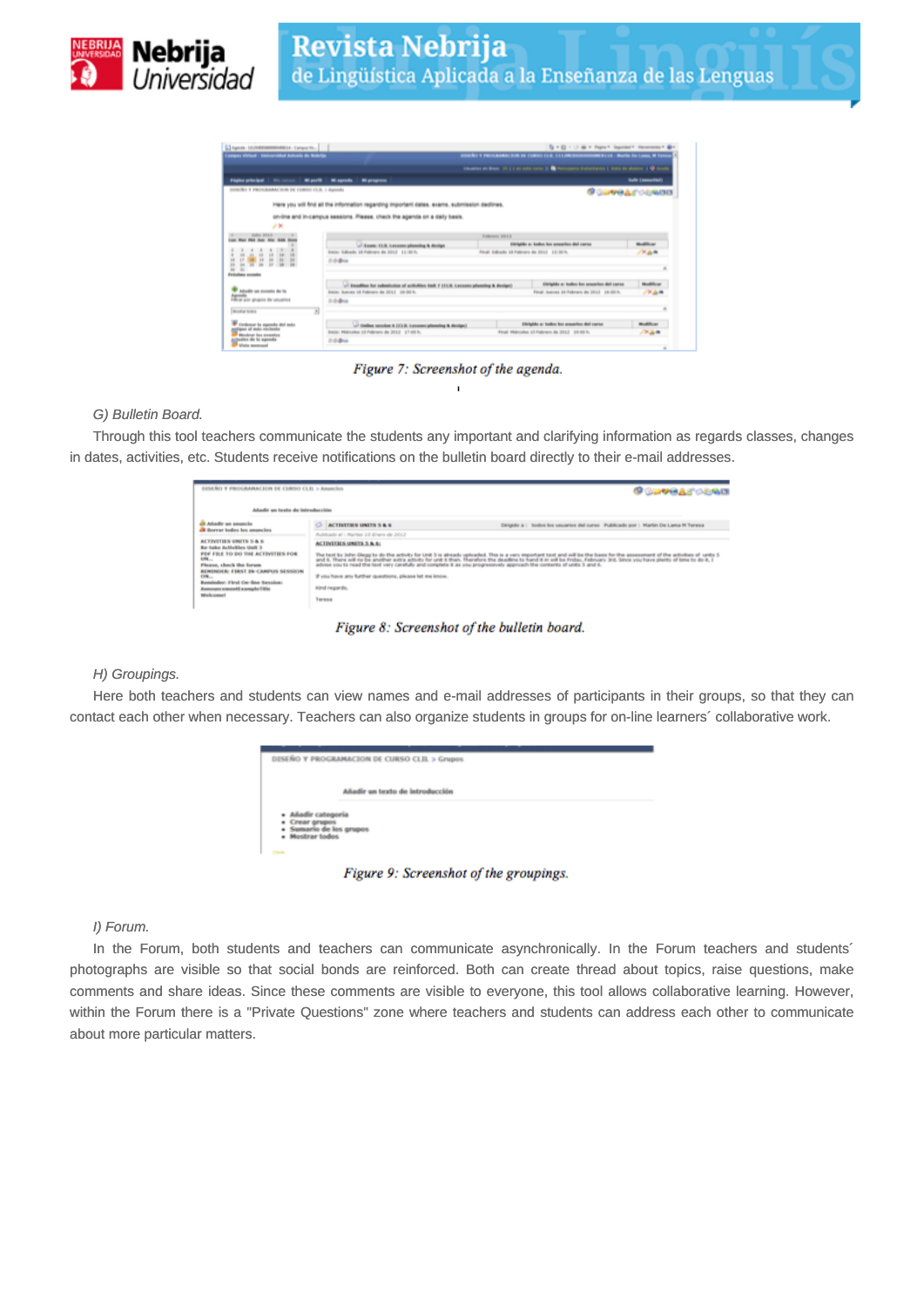

|             |                                                                                                                                                                                                                      | Here is the Forum for Planning and Design of CLIL Courses. |                 |                                                                                                                                                                                                                                                                                                                                                                                                                                                                                                                                                                                             |                    |
|-------------|----------------------------------------------------------------------------------------------------------------------------------------------------------------------------------------------------------------------|------------------------------------------------------------|-----------------|---------------------------------------------------------------------------------------------------------------------------------------------------------------------------------------------------------------------------------------------------------------------------------------------------------------------------------------------------------------------------------------------------------------------------------------------------------------------------------------------------------------------------------------------------------------------------------------------|--------------------|
|             | mates.                                                                                                                                                                                                               |                                                            |                 | You can use this tool to ask the teacher any question related to the topic or share your ideas and thoughts with your group                                                                                                                                                                                                                                                                                                                                                                                                                                                                 |                    |
|             | 2×                                                                                                                                                                                                                   |                                                            |                 |                                                                                                                                                                                                                                                                                                                                                                                                                                                                                                                                                                                             |                    |
|             | Anadir una categoria de furon con adeix un foro.                                                                                                                                                                     |                                                            |                 |                                                                                                                                                                                                                                                                                                                                                                                                                                                                                                                                                                                             | <sup>CL</sup> Rent |
|             | Fores Consultos Privades<br><b>Ronse Consultas Privadas</b>                                                                                                                                                          |                                                            |                 |                                                                                                                                                                                                                                                                                                                                                                                                                                                                                                                                                                                             | $2 - 29 + 4$       |
| Ford        |                                                                                                                                                                                                                      | Tempo                                                      | <b>Manager</b>  | <b>Ultimo menagie</b>                                                                                                                                                                                                                                                                                                                                                                                                                                                                                                                                                                       | ALCOHOL:           |
|             | <b>Consultas Privados</b><br>Consultas Privadas                                                                                                                                                                      | ٠                                                          | 14              |                                                                                                                                                                                                                                                                                                                                                                                                                                                                                                                                                                                             | ノーステック             |
|             | Example? sevent'alogory                                                                                                                                                                                              |                                                            |                 |                                                                                                                                                                                                                                                                                                                                                                                                                                                                                                                                                                                             | バルコサナ              |
| <b>Bans</b> |                                                                                                                                                                                                                      | Tamas                                                      | <b>Mansicks</b> | <b>Ultimo managia</b>                                                                                                                                                                                                                                                                                                                                                                                                                                                                                                                                                                       | Accident           |
|             | Excampled organ                                                                                                                                                                                                      | ż                                                          | s               | 2012-02-06 16:07:25<br>Fubicado por M Tenesa Martin De Lama                                                                                                                                                                                                                                                                                                                                                                                                                                                                                                                                 | 次に当たるき             |
| Tangaa      | ACTIVITY UNIT 3<br>http://www.primarylanguages.org<br>Migr. / Persons As an Mingangalloh, any alk/<br>I hope this helps you. I will be fieldlik in the deadline. You can hand it in lastest on Honday 19th. Regards, | $\sim$                                                     |                 | For the activity in unit 3 I just want you to start thinking about as many contents and slipe/lives as you can for this trapic and for this group of learners. I am not asking you to pregians a didactic<br>unit yet in this activity. Vis 1 do 8 later on in the course. I just want you to start thereing CLS, and comple (in a brandom shape) the different aspects you think should apply to their theore and<br>To students in this stage. You may need to consult the level of these students and check materials for Source in some terilioons or you can consult websites the e.g. | バルスサル              |

Figure 10: Screenshot of the forum.

## J) Chat.

Nebrija´s chat is a tool open to all Nebrija University educational community. In the chat participants can easily find each other through the directory of the course they are taking, or through the department directory. This chat also offers the advantage of letting participants talk synchronically through voice tools, or interact through written messages, in a similar way than tools as Skype. But this chat offers another great innovation: participants can open a videoconference like the one described in point a. in this section and work collaboratively and with access to all the tools already existing in their online classes through videoconferences.

| 29 Blackboard IM                                                                                  |                                                                         | $-1$ $-1$     |
|---------------------------------------------------------------------------------------------------|-------------------------------------------------------------------------|---------------|
| Blackboard IM Ver<br>People                                                                       | Tools Ayuda                                                             |               |
| <b>M Teresa Martir</b><br>C Disponible<br>© Contacts<br>Classmat-<br>Agregado recientemente carey | Chat<br>Group Chat<br>Call<br>Collaborate<br>Conference<br>Office Hours | Intro         |
| <b>29 Isaac Roldan Barrero</b>                                                                    |                                                                         | $\frac{1}{2}$ |
| Edición People Tools Ayuda<br>Archivo                                                             |                                                                         |               |
|                                                                                                   |                                                                         | ×             |
| - Collaboration started. (11:44 am) -<br>- Collaboration ended. (11:45 am) -                      |                                                                         |               |
|                                                                                                   |                                                                         | @ +           |

Figure 11: Screenshot of the chat and the instant messenger.

#### K) Videoconferences & Recordings.

Students attend the on-line classes described through an external link, accessible from and outside the virtual campus. Through the link Recordings students will find a list of the recorded sessions with the dates and times so that they are quickly found. All sessions are recorded in order to allow students revise contents and activities done during class time, and also to be able to view it for the first time in case they have been absent. The system allows to stop or pause the recording as well as to go forward and backwards.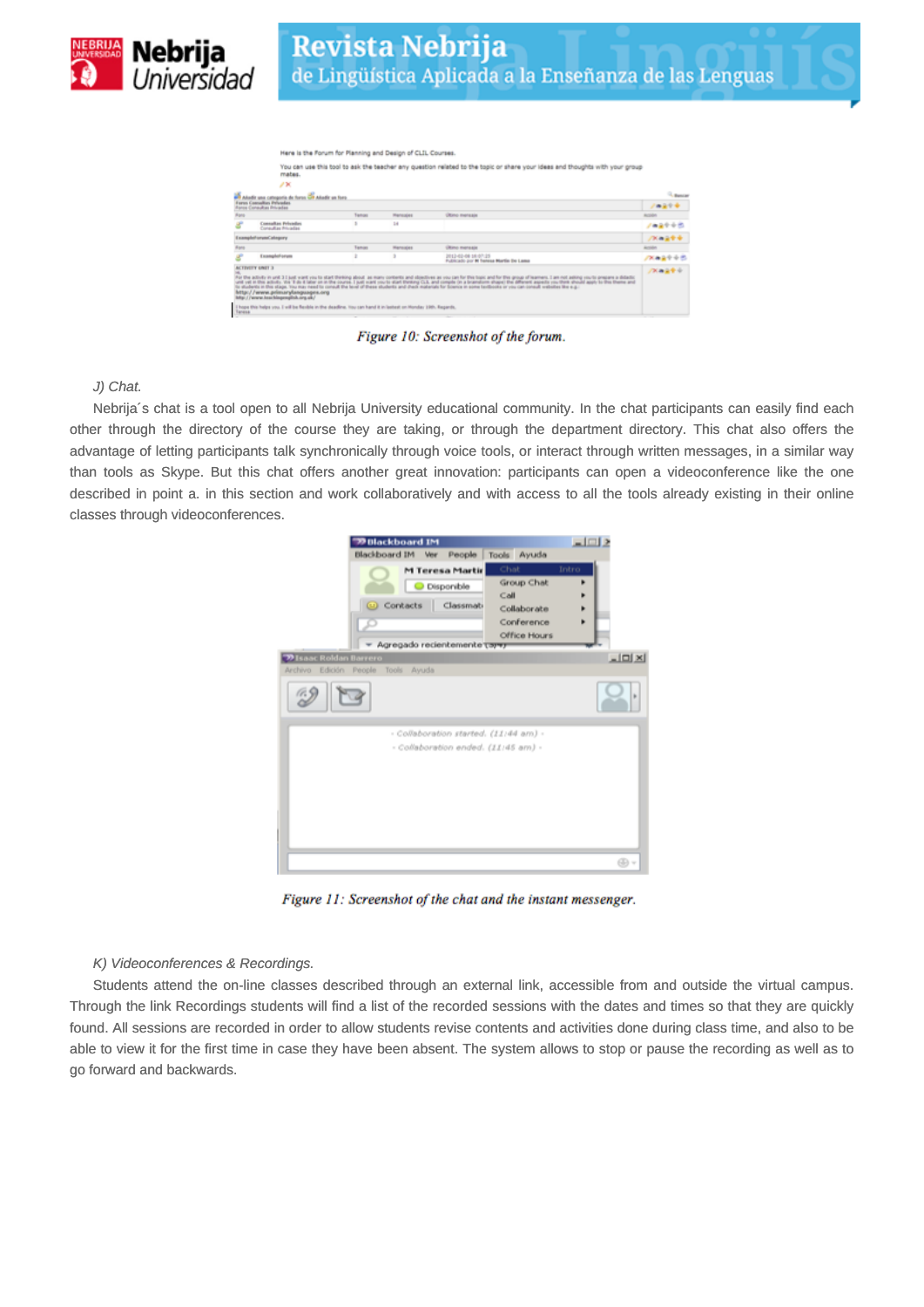

|                  | <b><i><u>BROGLE CENSIS</u></i></b> |                  |                  |         |          |
|------------------|------------------------------------|------------------|------------------|---------|----------|
|                  |                                    | 1.11             |                  |         |          |
| Focha ;          | <b><i><u>Remedie</u></i></b>       | <b>Indeline</b>  | $F =$            | Enhacen | Accident |
| 23-11-2011 21:00 | 26.43.98                           | 23-11-3011 15:36 | 23-15-2011 15:36 | Ver     |          |
| 38-11-2011 20:58 | 10.23.98                           | 38-51-3011 EF/82 | 28-11-2011 17:52 | View    |          |
| 31-12-2011 29:25 | 14.81.988                          | 21-12-2011 18:44 | 31-13-2011 18:04 | Vot     |          |
| 18-01-2012 21:13 | 13.49.988                          | 18-01-2012 18:42 | 18-01-2012 18-42 | Vox     |          |
| 01-03-2012 29:27 | 17.86.98                           | 0142-2012 18:16  | 01-02-2012 18:51 | Visi    |          |
| 15-02-2012 29:53 | 17.53.148                          | 15-62-2012 18:36 | 15-02-2012 18:56 | Vox     |          |

Figure 12: Videoconference recordings.

## **6. CONCLUSIONS**

Nowadays, blended learning methodology seems to be a must in all the institutions for higher education, as it is a flexible model with a student center approach that allows each participant to follow their own pace and choose the appropriate strategies according to their needs and learning style. Group and individual work, diverse materials and tools and the role of the teacher as facilitator are other assets that can make this instructional system effective.

However, the design of the course has to be appropriate in order to stimulate learners and foster meaningful learning. This is best done if synchronous (face-to-face and virtual) and asynchronous communication are carefully brought together, so as to encourage interaction and give support and feedback during the learning process. In this sense, the blended learning design available at the M.A. in Bilingual Education at Nebrija University seem to be able to offer students new learning possibilities and tools to increase both their content and foreign language learning. Future research on the area will determine whether or not this innovative methodology is considered affective for the referred programme.

## **REFERENCIAS BIBLIOGRÁFICAS**

- Alcides Parra, L. (2008). Blended learning, la nueva formación en educación superior. AVANCES Investigación en Ingeniería, vol. 9, pp. 95-102. Available at http://www.revistaavances.co/47 (accessed 28 June 2012).
- Andrews, R. (2011). Does e-learning require a new theory of learning? Some initial thoughts. Journal for Educational Research Online, vol. 3 (1), pp. 104-121.

Available at

http://www.pedocs.de/volltexte/2011/4684/pdf/JERO\_2011\_1\_Andrews\_Does\_e\_learning\_require\_a\_new\_theory\_S104\_D\_A.pdf (accessed 20 June 2012).

- Bartolomé, A. (2008). Entornos de aprendizaje mixto en educación superior. AIESAD RIED, vol. 11 (1), pp. 15-51. Available at www.utpl.edu.ec/ried/ (accessed 21 May 2012).
- Bonk, C. & Graham, C. (2006). Blended learning systems: definition, current trends, and future direction. In C. J. Bonk & C.R. Graham (Eds.), Handbook of Blended Learning: Global Perspectives, Local Designs, pp. 1-21. San Francisco, CA: Pfeiffer Publishing.
- Brown, J. S. (2002). Growing up digital: how the web changes work, education, and the ways people learn. United States Distance Learning Association, vol. 16 (2). Available at http://www.usdla.org/html/journal/FEB02\_Issue/article01.html (accessed 23 June 2012).
- Gardner, H. (1983). Frames of Mind: The Theory of Multiple Intelligences. New York: Basic Books.
- Garrison, R. & Kanuka, H. (2004). Blended learning: uncovering its transformative potential in higher education. Elsevier Internet and Higher Education, vol. 7 (2), pp. 95-105. Available at www.sciencedirect.com (accessed 22 June 2012).
- Garrison, R. & Vaughan, N. (2008). Blended Learning in Higher Education: Framework, Principles and Guidelines. San Francisco: Jossey-Bass.

Goodyear, P. M., Banks, S., Hodgson, V. & McConnell, D. (Eds.). (2004). Advances in Research on Networked Learning.